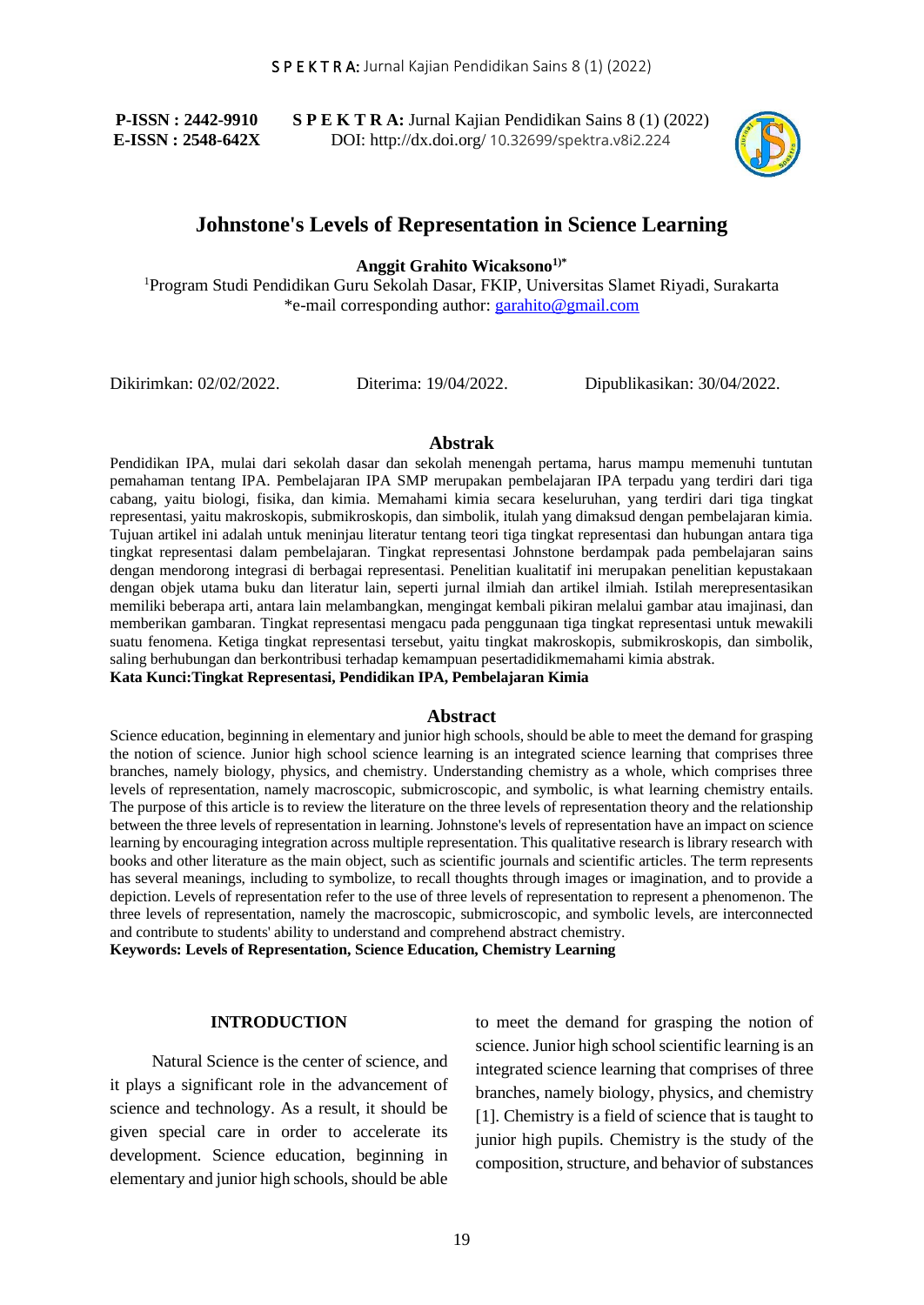or matter from the atomic (microscopic) scale to molecules, as well as changes or transformations and their interactions to form materials found in everyday life [2], [3]

In chemistry learning, which explicitly analyzes material, physical, and chemical qualities, changes in matter, and the energy that accompanies material changes, students' characteristics must be taken into account [4], [5]. This is due to the fact that many pupils continue to struggle with chemical principles [6]–[8]. Learning chemistry entails understanding chemistry as a whole, which includes three levels of representation, namely macroscopic, submicroscopic, and symbolic [7], [9]. The ability of a person to transmit and relate knowledge of macroscopic events, comprehension of the submicroscopic level, and mastery of the symbolic level demonstrates his understanding of chemistry [10], [11].

Today's ability to solve chemical problems directs chemical phenomena at three different levels of representation, namely macroscopic, symbolic, and submicroscopic, and the relationship between one level of representation and another must be explicitly taught [12], [13]. Because the study studies the interaction of properties, properties of atoms to apply knowledge to these three levels of representation. Understanding three levels of chemical representation in depth can help students solve chemical problems by providing explanations regarding structures and processes at the submicroscopic level [14].

Chemistry knowledge and understanding are classified into three levels: macroscopic, symbolic, and microscopic [15], [16]. It is critical to balance the conceptual relationships between the three levels so that students can fully comprehend chemistry. In chemistry, the macroscopic level is associated with observable phenomena such as candle burning, color changes, and so on [17], [18]. Students can learn about the macroscopic level through observation or practicum activities. Computational, pictorial, and algebraic operations are handled at the symbolic

level. Teachers can use chemical equations, graphs, reaction mechanisms, formulas, analogies, and numbers at this level [19]. The ability of students to transfer and connect macroscopic phenomena, the submicroscopic world, and symbolic representations demonstrates their understanding of chemistry. One of the higherorder thinking skills is the ability to solve chemistry problems, which requires multiple representation abilities or the ability of students to "move" between various modes of chemical representation. This ability is heavily reliant on submicroscopic representation. The inability to represent submicroscopic aspects can make problem solving involving macroscopic phenomena and symbolic representations difficult. When explaining a color change in a reaction, for example, the teacher can provide the corresponding chemical equation. Color changes can occur at the submicroscopic level as a result of chemical reactions between specific molecules that cannot be observed or observed using the senses. The teacher can use media that describes the related material to show the ongoing process. The purpose of this article is to review the literature on three levels of representation theory and their relationship in learning. By encouraging integration across multiple representations, Johnstone's levels of representation have an effect on science learning.

# **METHOD**

In this study, the qualitative method is used. A qualitative research approach is a research procedure that generates descriptive data from people in the form of written or spoken words and observed behavior [20]. This qualitative study is a library research with books and other literature as the primary object, such as scientific journals and articles. Library research or library research, namely the collection of library data, or studies carried out to solve a problem based on a critical and in-depth examination of relevant library materials [21]. In this study, the library research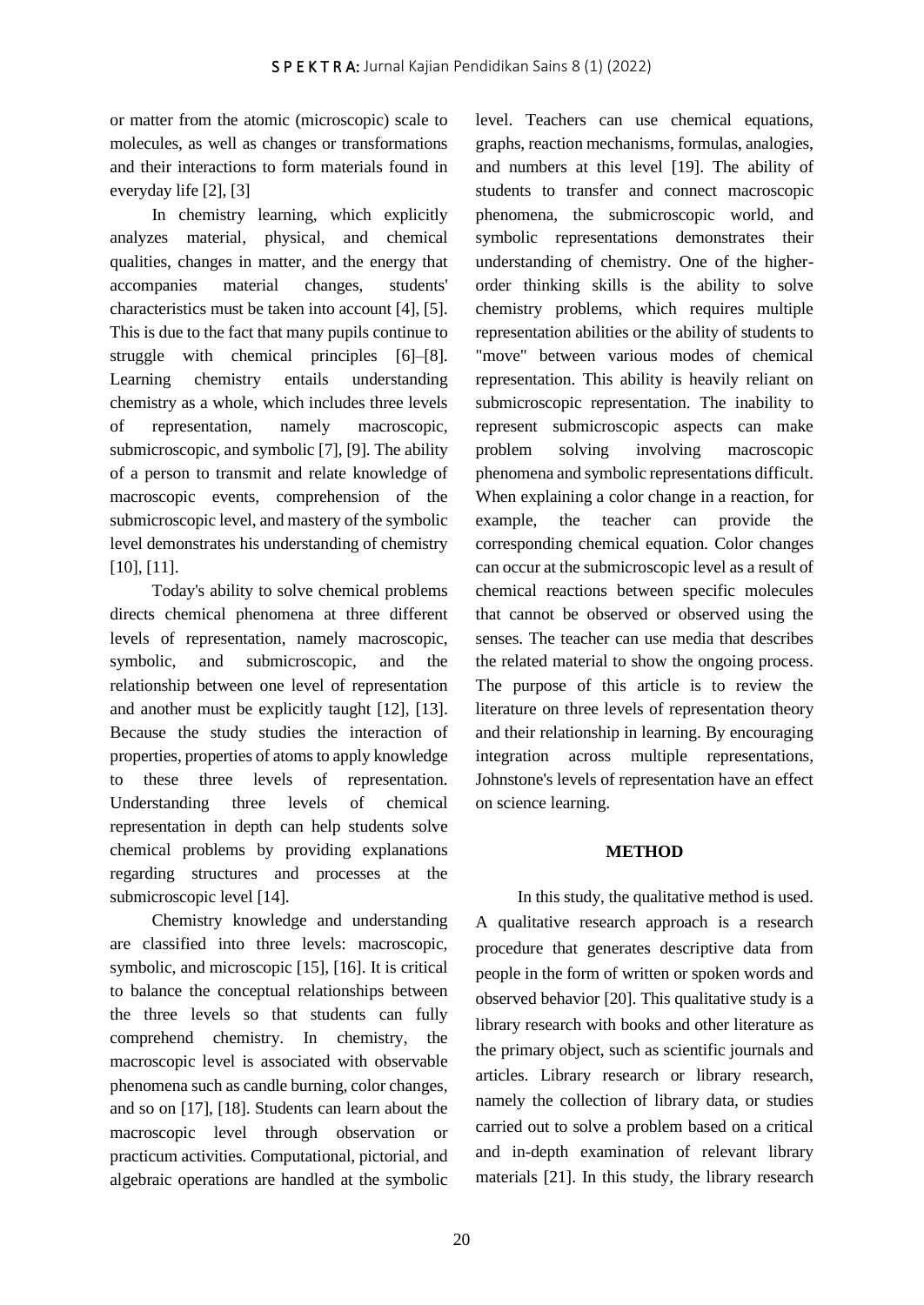procedures were as follows: (1) topic selection, (2) information exploration, (3) research focus determination, (4) data source collection, (5) data source reading, (6) research note taking, (7) research note processing, and (8) report compilation

The data sources used were both primary and secondary, derived from references related to Johnstone's theory of levels of representation and the interaction between Johnstone's three levels of representation. Techniques for collecting data include the use of primary and secondary data documentation in the form of scientific references. The triangulation of sources, both primary and secondary, was used to ensure the data's validity. This qualitative data analysis is inductive, which means that it is based on the data obtained and then develops or becomes a hypothesis. The technique used for analysis is descriptive analysis. The descriptive analysis technique describes Johnstone's levels of representation in science learning in a clear, objective, systematic, analytical, and critical manner.

## **RESULT AND DISCUSSION**

## **Johnstone's Level of Representation Theory**

According to the Australian Concise Oxford Dictionary, "representation" means "something that represents another" (means something that represents another) [22]. The term represents has several meanings, including to symbolize, to recall thoughts through images or imagination (to evoke in one's mind through description, portrayal, or imagination), and to provide a depiction (to depict as). The meaning of these terms emphasizes the significance of a representation in helping to describe and symbolize an explanation. Levels of representation refer to the use of representation in various levels of representation to represent a phenomenon [23].

Science and chemistry are both difficult subjects to grasp because many abstract concepts are unfamiliar to students' prior knowledge or mental models. Students' mental models frequently contradict scientific explanations. Although memorizing chemical formulas and facts is important for long-term memory, it does not guarantee that students understand the concept. Students must engage in meaningful learning to construct science/chemistry concepts. Levels of representation can serve as tools to support and facilitate meaningful and/or deep learning for students [24], [25]. Levels of representation are also effective tools for assisting students in developing their scientific knowledge.

As a result, students will find concepts easier to understand and more enjoyable (intelligible, plausible, and fruitful) if they use a variety of representations and learning modes. This is due to the fact that each mode of representation has a distinct communication meaning. Chemical concept representation, like scientific concept representation, is inherently multimodal, involving the use of more than one mode of representation. Macroscopic level, namely chemical phenomena that can be directly observed, including the experiences of students on a daily basis [25], [26]. According to Johnstone, the macroscopic level refers to a chemical phenomenon that can be seen or felt using the five senses [7], [26]. Microscopic symptoms are similar to the way solid salt dissolves in water. To describe a symptom at this level, a microscopic representation is required [24], [26]. The submicroscopic level, that is, when its principles and components are accepted as true and real, a chemical phenomenon that cannot be directly observed is dependent on the atomic theory of matter. The submicroscopic level of matter is described by the atomic theory of matter in terms of particles such as electrons, atoms, and molecules, which are generally related to the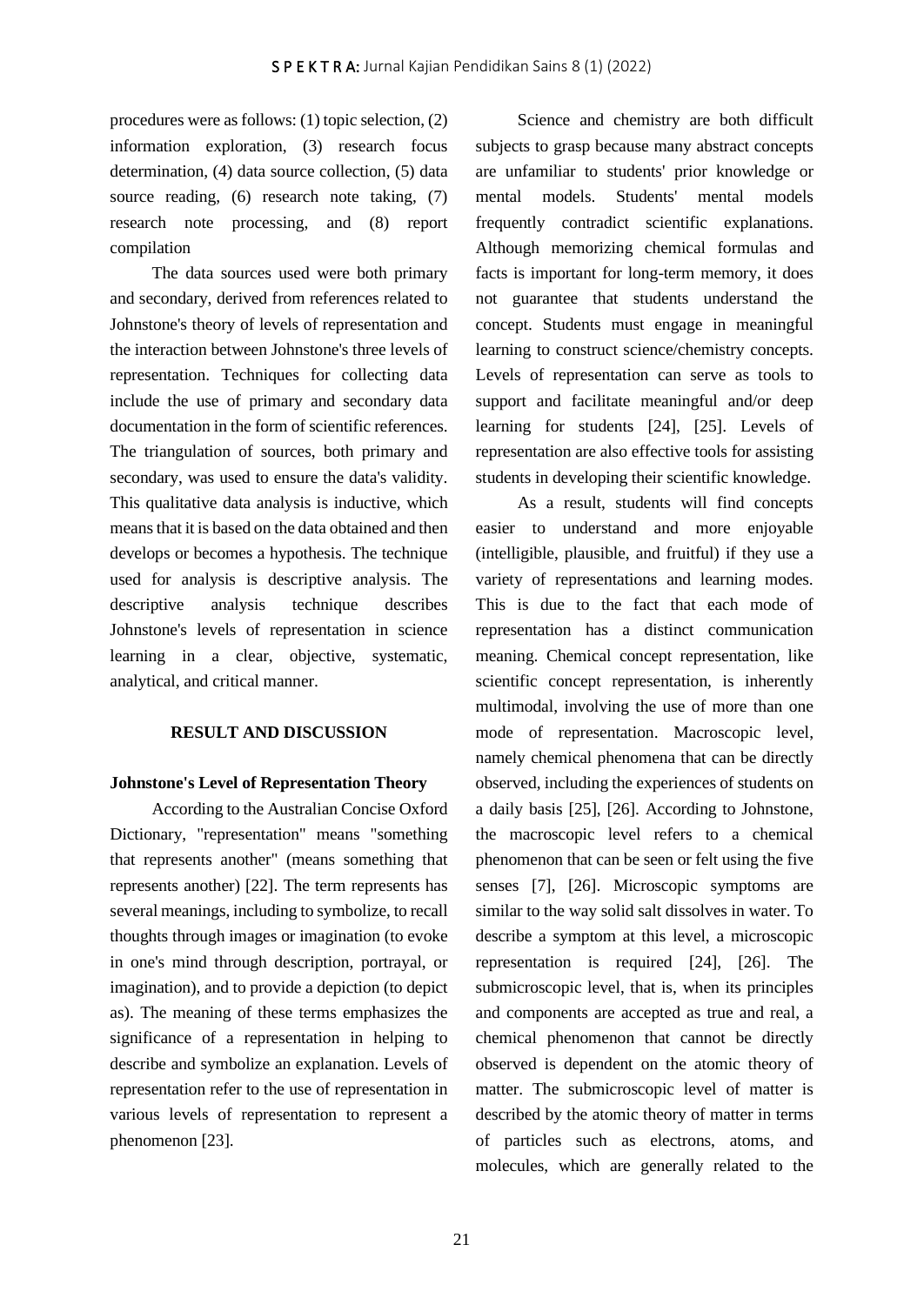molecular level [27]. Students frequently form misconceptions as a result of this representation. This is due to their limited understanding of how to make an imitation of something real a powerful tool in developing mental models of chemical phenomena [26]. While the symbolic level, which includes models, pictures, algebra, and computational forms, is a representation of various chemical phenomena [26]. Furthermore, the symbolic level is a level that represents the chemical material's form in the form of a formula or reaction equation [28], [29].

The three levels of representation are translated into the macroscopic level, submicroscopic level, and symbolic level, which can be explained as follows. (1) macroscopic level, there are descriptions of all chemical substances, changes, and reactions that can be observed with the senses. These include matter properties or mass characteristics such as odor, color, mass, temperature, and reactivity that result from the collective interaction of millions of elementary particles. Macroscopic discussions are frequently characterized by detailed descriptions and observations; (2) submicroscopic level is a representation of a material based on its particle nature. This theory holds that matter is made up of extremely small particles (atoms, ions, and molecules) that are invisible to the naked eye. all particulate matter that is invisible under a light microscope, from large macromolecules like DNA to as small as an atomic nucleus or an electron. This level of discussion includes explanations based on theories, models, and laws, such as employing kinetic molecular theory to explain the proportion of gas volumes to absolute temperatures observed by students in laboratory experiments; and (3) symbolic level, in chemistry, this includes a wide range of image and algebraic representations, symbols, and mathematical relationships. Common examples include chemical reaction equations and chemical symbols. At the symbolic level, to make abstract concepts more concrete, various molecular models are used, allowing them to be manipulated both physically and mentally. [30], [31].

The chemical representation levels are classified as macroscopic representation levels, submicroscopic representation levels, and symbolic representation levels [32], [33]. The macroscopic level of representation is a chemical representation obtained through direct or indirect observations of a phenomenon visible and perceptible to the five senses (sensory level). Observations can be gathered from everyday life, actual laboratory investigations, field studies, or simulations. For example, when a chemical reaction occurs, changes in color, temperature, pH of the solution, the formation of gases, and precipitates can be observed. A student can present the findings of observations or laboratory activities in a variety of ways, including written reports, discussions, oral presentations, vee diagrams, graphs, and so forth. The macroscopic level representation is descriptive; however, students' ability to represent the macroscopic level requires guidance so that they can focus on what aspects are most important to observe and represent based on the observed phenomena.

The submicroscopic level of representation is a chemical representation that explains the structure and processes of macroscopic phenomena observed at the particle (atomic/molecular) level. The term submicroscopic refers to a level of size representation that is smaller than the macroscopic level. Based on the particular theory of matter, the submicroscopic level of representation is used to explain macroscopic phenomena in terms of particle motion, such as electron, molecule, and atom motion. These submicroscopic entities do exist, but they are so small that they cannot be seen. The ability to imagine and visualize is required for submicroscopic operations. At this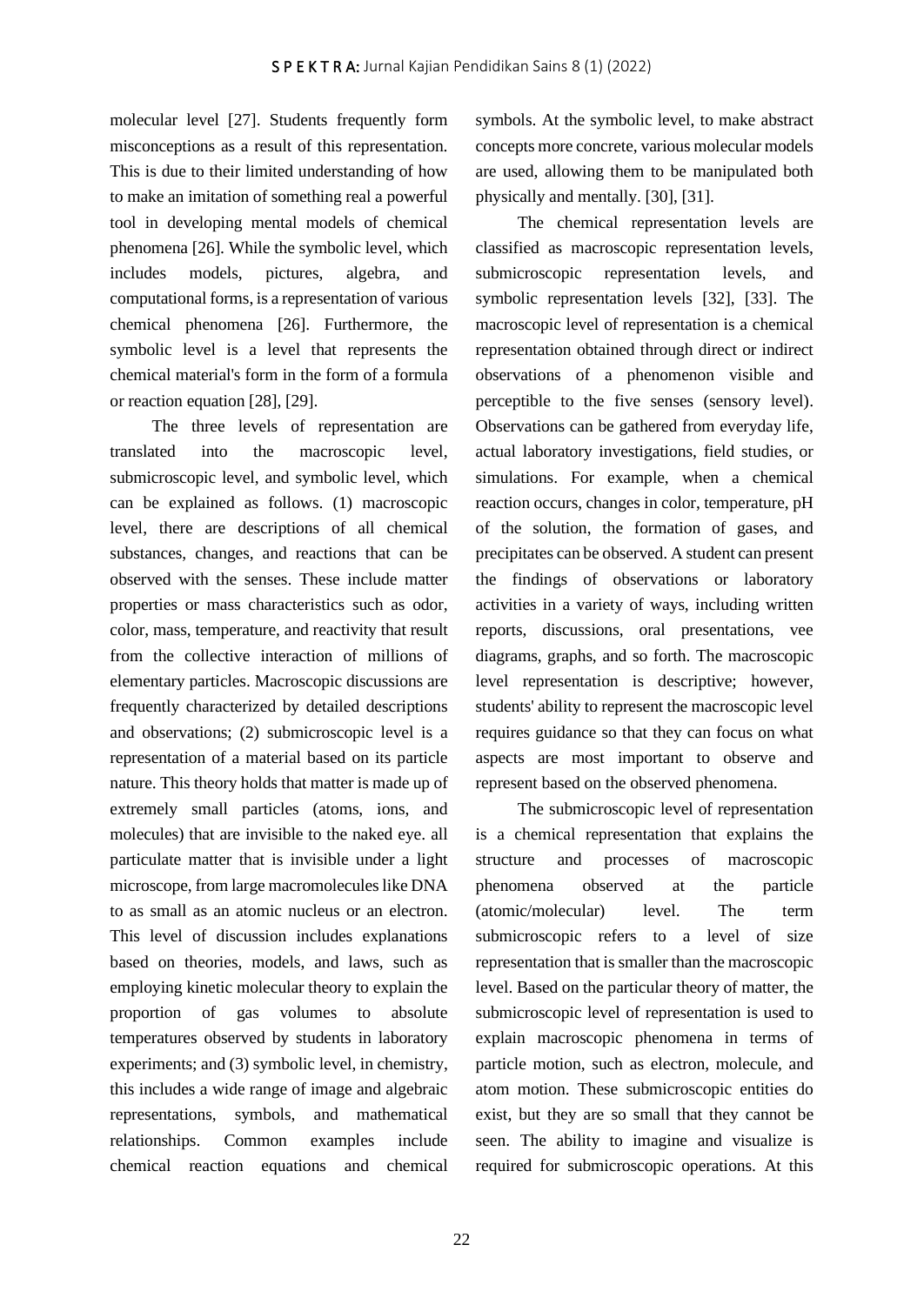level, modes of representation can range from simple to using computer technology, namely using words (verbal), diagrams/pictures, twodimensional models, and three-dimensional models both still and moving (in the form of animation). Qualitative and quantitative chemical representations are examples of symbolic representations., such as chemical formulas, reaction equations, stoichiometry, mathematical calculations, diagrams, and pictures. Symbolic representation serves as the language of chemical equations, so grammatical rules must be followed [34].

The symbolic representation level includes all qualitative abstractions used to present each item at the submicroscopic level. These abstractions serve as submicroscopic entity shorthands as well as quantitative indicators of how much of each type of item is presented at each level. Chemical representation levels should not be confused with the term representation, which is generally used to refer to the symbolic representation of chemical phenomena, including explanatory tools. [27], [35]. The theory of molecular kinetics related to particle motion, such as the tendency for a constant number of chemical species to move, collide with each other, ineffective collisions, and fail to produce a reaction, cannot be represented symbolically. The explanation of chemical phenomena used for this is frequently based on the behavior of submicroscopic particles, which is shownsymbolically [27], [36]. Considering the problems discussed above, the three levels of chemical representation play a critical role in solving chemical problems, beginning with how to plan and carry out problem-solving activities. Because, for example, if the problem of chemical reactions is only solved with one or two levels of chemical representation, or if three levels of representation are taught separately, it results in a lack of students' ability to understand concepts in

problem solving, and, ironically, it creates misconceptions.

# **Relationship between Johnstone's Levels of Representation**

Chemical phenomena can be explained by three different levels of representation: macroscopic, submicroscopic, and symbolic [26]. Figure 1 depicts each Johnstone's levels of representation.





According to Figure 1, the three dimensions are interconnected and contribute to students' ability to understand and comprehend abstract chemistry. This is supported by a statement that chemistry involves processes of material change that can be observed in terms of (e.g., changes in color, odor, bubbles) in macroscopic or laboratory dimensions, but not changes that can be observed with the senses [38]. Modeling is the only way to make changes to structures or processes at the submicroscopic or imaginary molecular level visible to the naked eye. These molecular changes are then abstractly symbolically described in two ways: qualitatively using special notation, language, diagrams, and symbols, and quantitatively using mathematics (equations and graphs).

This perspective demonstrates the dynamic nature of chemistry and is always intriguing to investigate. Students must appreciate how quickly scientific ideas develop to help develop their scientific epistemology. Current technological advances, such as nanotechnology, enhance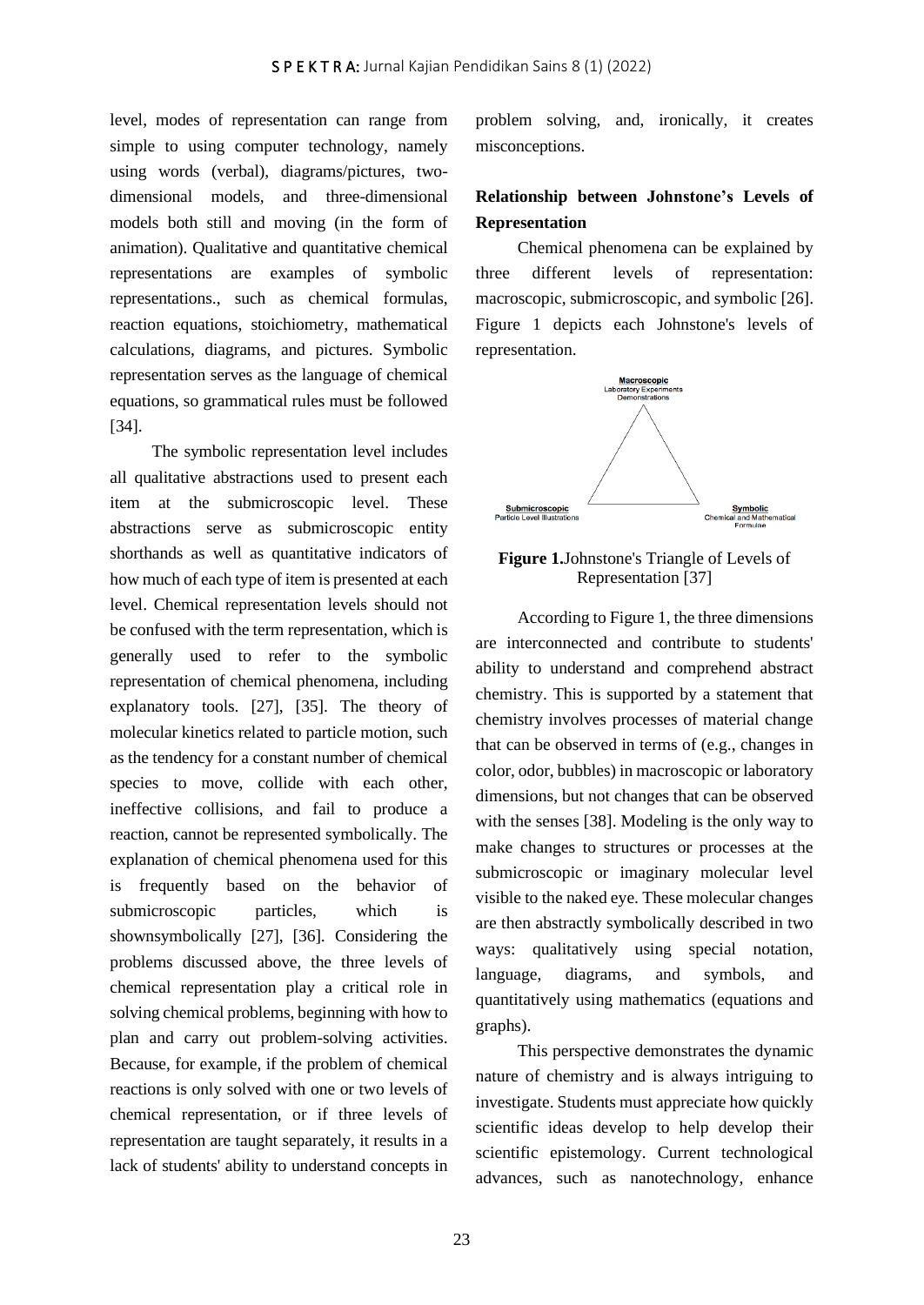submicroscopic level images, potentially providing a more adequate visualization aid to teach this level, even though the resulting projection remains a representation.

Students cannot use chemical representations if they do not understand the model's characteristics . The term modeling is often used broadly to refer to the representation of ideas, objects, events, processes, or systems. However, modeling in chemistry refers to a physical or computational representation of a molecule's or particle's composition and structure (submicroscopic level). The structure of a molecule or particle model (submicroscopic) can be represented using physical models, animations, or simulations.

Such modeling abilities are required for success with chemical representations. When students consider a chemical model, for example, a relationship is formed between an analogy and a target that is analogous to a symbolic

## **CONCLUSSION**

The term represents can refer to several things, such as symbolizing, recalling thoughts through images or imagination, and providing a depiction. According to Johnstone, there are three levels of representation: macroscopic (all descriptions of chemical substances, changes, and reactions visible to the senses), submicroscopic (the representation of matter based on its particulate properties), and symbolic (various image and algebraic representations, symbols, and mathematical relationships in chemistry are found at the symbolic level). The three levels of representation, macroscopic, submicroscopic, and symbolic, are interconnected and help students understand and comprehend abstract chemistry. This conclusion recommends that the Johnstone level of representation be developed and integrated into science learning in schools to be

representation (of various types) with two real targets, namely the submicroscopic level (target 1) and the macroscopic level (target 2). (target 2). The symbolic representation, in this case, is an analogy of the macro and sub-microscopic levels being targeted [26], [32].

Concerning the three chemical representations, various research findings regarding student problems, namely: (1) students' lack of macroscopic experience due to a lack of appropriate practical experience or a lack of clarity about what they should learn through lab work (practicum).) ; (2) the occurrence of submicroscopic misconceptions as a result of confusion about matter particle properties and the inability to visualize entities and processes at the submicroscopic level; (3) a failure to comprehend the complexities of the conventions used to represent the symbolic level; and (4) a lack of ability to switch between the three levels of representation [32].

able to solve chemistry problems using representation skills and students can accommodate various modes of representation chemical.

## **ACKNOWLEDGMENT**

This publication article is the result of research funded by Universitas Slamet Riyadi's Institute for Research and Community Service (LPPM). Thank you to LPPM UNISRI for funding this program, which allows it to run smoothly.

#### **REFERENCES**

- [1] B. N. Khasanah, "Penerapan Model Penilian Autentik Kurikulum 2013 Pada Mata Pelajaran Ipa Di SMP N 2 Garung Kabupaten Wonosobo," *SPEKTRA J. Kaji. Pendidik. Sains*, vol. 2, no. 01, p. 74, Apr. 2016, doi: 10.32699/spektra.v2i01.11.
- [2] A. D. T. Rahmawan, "Pengaruh Penerapan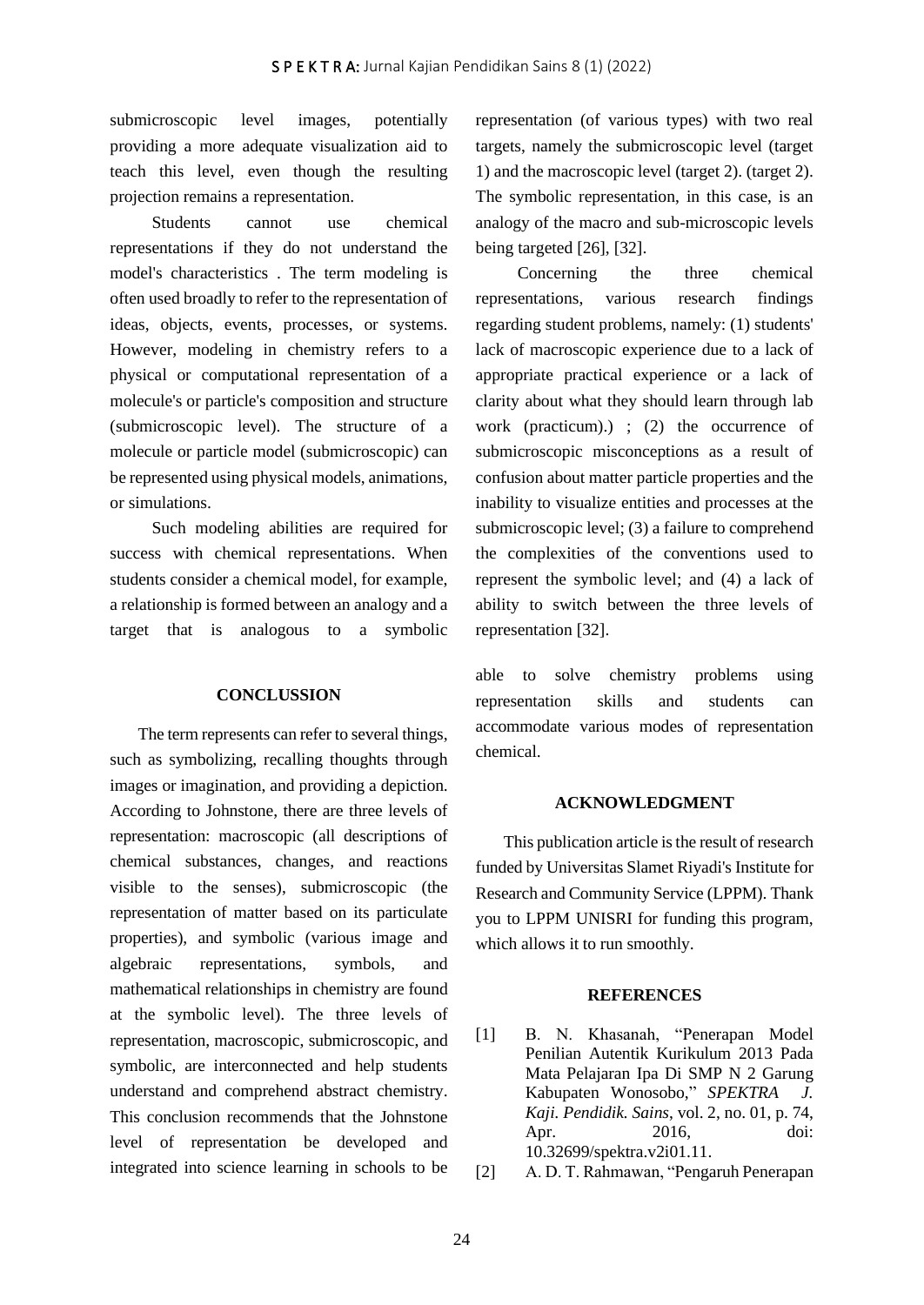Media Animasi Terhadap Pergeseran Konsep Siswa Pada Ketiga Level Representatif Kimia (Makroskopis, Submikroskopis, Dan Simbolik) Pada Materi Pokok Larutan Penyangga Untuk Siswa Kelas Xi SMA N 1 Kertosono Nganjuk (The Effect Of Animat," *Unesa J. Chem. Educ.*, vol. 2, no. 2, 2013.

- [3] I. Helsy and L. Andriyani, "Pengembangan bahan ajar pada materi kesetimbangan kimia berorientasi multipel representasi kimia," *J. Tadris Kim.*, vol. 2, no. 1, pp. 104–108, 2017.
- [4] H. S. Stoker, *General, organic, and biological chemistry*. Cengage Learning, 2015.
- [5] J. Smith, *General, Organic, & Biological Chemistry*. McGraw-Hill Higher Education, 2012.
- [6] M. Mocerino, A. L. Chandrasegaran, and D. F. Treagust, "Emphasizing multiple levels of representation to enhance students' understandings of the changes occurring during chemical reactions," *J. Chem. Educ.*, vol. 86, no. 12, p. 1433, 2009.
- [7] A. L. Chandrasegaran, D. F. Treagust, and M. Mocerino, "Facilitating high school students' use of multiple representations to describe and explain simple chemical reactions.," *Teach. Sci.*, vol. 57, no. 4, pp. 13–20, 2011.
- [8] D. Gabel, "Improving teaching and learning through chemistry education research: A look to the future," *J. Chem. Educ.*, vol. 76, no. 4, p. 548, 1999.
- [9] R. F. Nikat, "Exploration Of Students' Argumentation Skill Assisted Format Representation In Solving Electrical Concept," *J. Pendidik. SAINS*, vol. 9, no. 1, pp. 42–50, 2021.
- [10] W. Sopandi, Z. Abidin, and H. C. Maulani, "Pembelajaran Kimia yang berorientasi pada struktur: Sebuah alternatif memperkenalkan ilmu kimia pada siswa SMP untuk mengatasi masalah miskonsepsi'," 2009.
- [11] F. C. Thadison, *Investigating macroscopic, submicroscopic, and symbolic connections in a college-level general chemistry laboratory*. The University of Southern Mississippi, 2011.
- [12] A. H. Johnstone, "Why is science difficult to learn? Things are seldom what they seem," *J. Comput. Assist. Learn.*, vol. 7,

no. 2, pp. 75–83, 1991.

- [13] A. H. Johnstone, "The development of chemistry teaching: A changing response to changing demand," *J. Chem. Educ.*, vol. 70, no. 9, p. 701, 1993.
- [14] B. Yakmaci-Guzel and E. Adadan, "Use of Multiple Representations in Developing Preservice Chemistry Teachers' Understanding of the Structure of Matter.," *Int. J. Environ. Sci. Educ.*, vol. 8, no. 1, pp. 109–130, 2013.
- [15] V. Talanquer, "Macro, submicro, and symbolic: the many faces of the chemistry 'triplet,'" *Int. J. Sci. Educ.*, vol. 33, no. 2, pp. 179–195, 2011.
- [16] M. Freire, V. Talanquer, and E. Amaral, "Conceptual profile of chemistry: a framework for enriching thinking and action in chemistry education," *Int. J. Sci. Educ.*, vol. 41, no. 5, pp. 674–692, 2019.
- [17] H. E. Yildirir and H. Demirkol, "Identifying mental models of students for physical and chemical change," *J. Balt. Sci. Educ.*, vol. 17, no. 6, p. 986, 2018.
- [18] J. M. Oliva, M. del Mar Aragón, and J. Cuesta, "The competence of modelling in learning chemical change: a study with secondary school students," *Int. J. Sci. Math. Educ.*, vol. 13, no. 4, pp. 751–791, 2015.
- [19] F. N. Rahma and E. S. Kurniawan, "Penilaian Kemampuan Representasi Grafik Mahasiswa pada Konsep Gerak Parabola Berbantuan Video Simulasi Software Modellus," *SPEKTRA J. Kaji. Pendidik. Sains*, vol. 7, no. 2, p. 134, Oct. 2021, doi: 10.32699/spektra.v7i2.215.
- [20] S. J. Taylor, R. Bogdan, and M. DeVault, *Introduction to qualitative research methods: A guidebook and resource*. John Wiley & Sons, 2015.
- [21] J. Danandjaja, "Metode Penelitian Kepustakaan," *Antropol. Indones.*, no. 52, Jul. 2014, doi: 10.7454/ai.v0i52.3318.
- [22] J. Hughes, P. A. Michell, and W. S. Ramson, *The Australian Concise Oxford Dictionary*. Oxford University Press, USA, 1992.
- [23] B. Waldrip, V. Prain, and J. Carolan, "Using multi-modal representations to improve learning in junior secondary science," *Res. Sci. Educ.*, vol. 40, no. 1, pp. 65–80, 2010.
- [24] M. Won, H. Yoon, and D. F. Treagust, "Students' learning strategies with